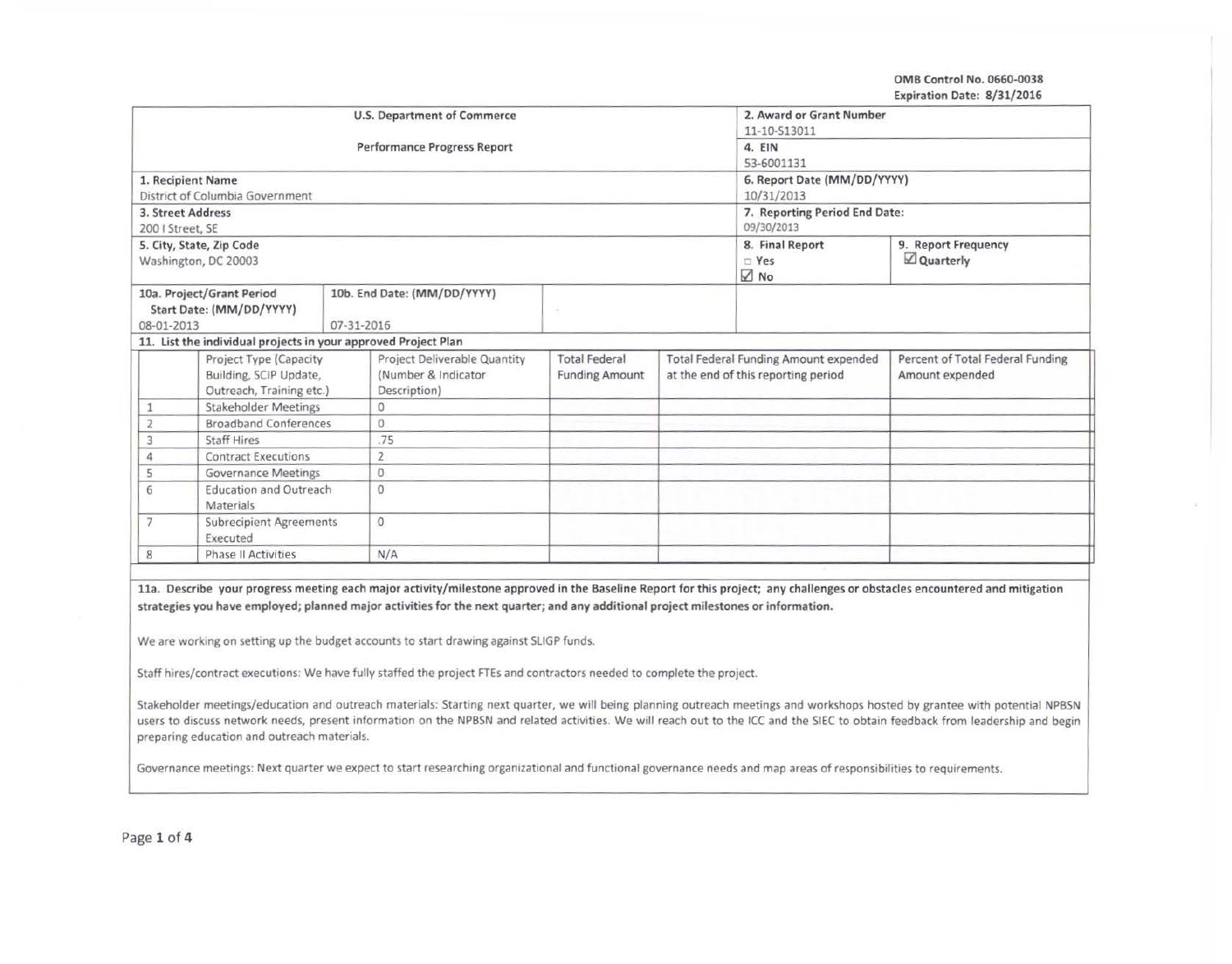11b. If the project team anticipates requesting any changes to the approved Baseline Report in the next quarter, describe those below. Note that any substantive changes to the Baseline Report must be approved by the Department of Commerce before implementation.

After re-accessing staffing needs, we will be submitting a revision request to the Baseline Report and the Budget in the beginning of the next quarter.

# llc. Provide any other information that would be useful to NTIA as it assesses this project's progress.

Most of our work this quarter focused on transitionlng existing staff onto the SUGP project team and completing administrative activities, including setting up budget accounts, revising the baseline expenditure plan and revising the budget. We were able to plan for several activities, which will be executed in the next quarter.

#### lld. Describe any success stories or best practices you have identified. Please be as specific as possible.

Because we are in the process of setting up accounts, we will report on success stories and best practices next quarter.

## 12. Personnel

12a. If the project is not fully staffed, describe how any lack of staffing may impact the project's time line and when the project will be fully staffed.

Project Management tasks are being staffed by a FTE working X of the time and are not included in the budget. Project Coordination tasks have been moved to the Contractor/Consultant category and will be reflected in the revised budget to be submitted in the beginning of the next quarter.

# 12b. Staffing Table

| Job Title                       | FTE % | Project(s) Assigned                                                         | Change                |
|---------------------------------|-------|-----------------------------------------------------------------------------|-----------------------|
| SWIC                            | 0.125 | Provide coordination support between State and federal entities             | Started work on SLIGP |
| Outreach Manager                | 0.25  | Provide management and coordination of all outreach activities              | Started work on SLIGP |
| Senior Administrative Assistant | 0.25  | Provide support to the project manager and program manager                  | Started work on SLIGP |
| Technical Lead                  | 0.125 | Provide technical oversight, support and management of all SLIGP activities | Started work on SLIGP |

Add Row Remove Row

# 13. Subcontracts (Vendors and/or Subrecipients)

13a. Subcontracts Table -Include all subcontractors. The totals from this table must equal the "Subcontracts Total" in Question 14f.

| Name         | Subcontract Purpose                               | Type<br>(Vendor/Subrec.) | RFP/RFQ<br>Issued<br>(Y/N) | Contract<br>Executed<br>(Y/N) | Start<br>Date | End Date | <b>Total Federal</b><br><b>Funds Allocated</b> | <b>Total Matching</b><br><b>Funds Allocated</b> | Project and % Assigned |
|--------------|---------------------------------------------------|--------------------------|----------------------------|-------------------------------|---------------|----------|------------------------------------------------|-------------------------------------------------|------------------------|
| CTC/Televate | <b>Technical Subject</b><br><b>Matter Experts</b> | Vendor                   |                            |                               | 8/1/13        | 7/31/16  | \$168,004                                      | \$65,996                                        | N/A                    |

Page 2 of 4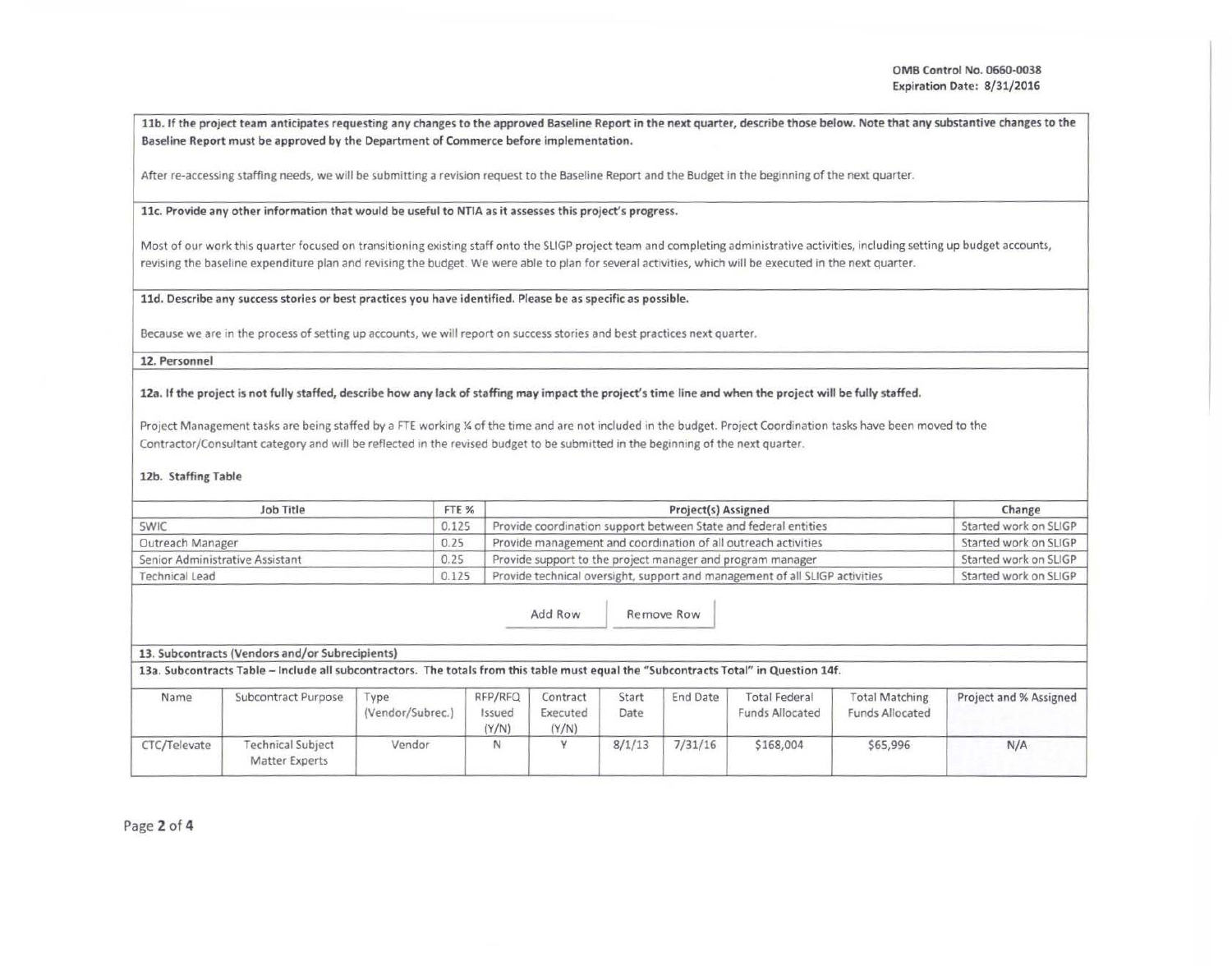OMS Control No. 0660-0038 Expiration Date: 8/31/2016

|                                                                                                                                                                                                                                             | Policy<br>Governance/Planning/<br>MOA's                                               |                              | Vendor<br>N                                                                                                   | Y                          | 8/1/13     | 7/31/16                       | \$91,101                                          | \$16,499 | N/A                                                                                                                                                                                  |
|---------------------------------------------------------------------------------------------------------------------------------------------------------------------------------------------------------------------------------------------|---------------------------------------------------------------------------------------|------------------------------|---------------------------------------------------------------------------------------------------------------|----------------------------|------------|-------------------------------|---------------------------------------------------|----------|--------------------------------------------------------------------------------------------------------------------------------------------------------------------------------------|
| CTC/Televate                                                                                                                                                                                                                                | Development of<br>Educational &<br><b>Discussion Materials</b><br>Conference planning |                              | N<br>Vendor                                                                                                   | Y                          | 8/1/13     | 7/31/16                       | \$973                                             | \$5,927  | N/A                                                                                                                                                                                  |
|                                                                                                                                                                                                                                             | Web Development &<br>Web Surveys                                                      |                              |                                                                                                               |                            |            |                               |                                                   |          |                                                                                                                                                                                      |
|                                                                                                                                                                                                                                             |                                                                                       |                              |                                                                                                               | Add Row                    | Remove Row |                               |                                                   |          |                                                                                                                                                                                      |
|                                                                                                                                                                                                                                             |                                                                                       |                              | 13b. Describe any challenges encountered with vendors and/or subrecipients.                                   |                            |            |                               |                                                   |          |                                                                                                                                                                                      |
|                                                                                                                                                                                                                                             |                                                                                       |                              | Existing contracts were leveraged and where necessary were modified to facilitate grant requirements.         |                            |            |                               |                                                   |          |                                                                                                                                                                                      |
| 14. Budget Worksheet                                                                                                                                                                                                                        |                                                                                       |                              |                                                                                                               |                            |            |                               |                                                   |          |                                                                                                                                                                                      |
|                                                                                                                                                                                                                                             |                                                                                       |                              | Columns 2, 3 and 4 must match your current project budget for the entire award, which is the SF-424A on file. |                            |            |                               |                                                   |          |                                                                                                                                                                                      |
|                                                                                                                                                                                                                                             |                                                                                       |                              | Only list matching funds that the Department of Commerce has already approved.                                |                            |            |                               |                                                   |          |                                                                                                                                                                                      |
|                                                                                                                                                                                                                                             |                                                                                       |                              |                                                                                                               |                            |            |                               |                                                   |          |                                                                                                                                                                                      |
|                                                                                                                                                                                                                                             |                                                                                       | Federal Funds<br>Awarded (2) | <b>Approved Matching</b><br>Funds $(3)$                                                                       | <b>Total Budget</b><br>(4) |            | Federal Funds<br>Expended (5) | Approved Matching Funds<br>Expended (6)           |          | Total Funds Expended (7)                                                                                                                                                             |
|                                                                                                                                                                                                                                             |                                                                                       | \$299,760                    | \$0                                                                                                           | \$299,760                  |            | \$0                           | \$0                                               |          | \$0                                                                                                                                                                                  |
|                                                                                                                                                                                                                                             |                                                                                       | \$0                          | \$65,947                                                                                                      | \$65,947                   |            | \$0                           | \$0                                               |          | \$0                                                                                                                                                                                  |
|                                                                                                                                                                                                                                             |                                                                                       | \$23,700                     | \$3,812                                                                                                       | \$27,512                   |            | \$0                           | \$0                                               |          | \$0                                                                                                                                                                                  |
|                                                                                                                                                                                                                                             |                                                                                       | \$0                          | \$0                                                                                                           | \$0                        |            | \$0                           | \$0                                               |          | \$0                                                                                                                                                                                  |
|                                                                                                                                                                                                                                             |                                                                                       | \$0                          | \$1,000                                                                                                       | \$1,000                    |            | \$0                           | 50                                                |          | \$0                                                                                                                                                                                  |
|                                                                                                                                                                                                                                             |                                                                                       | \$260,078                    | \$88,422                                                                                                      | \$348,500                  |            | \$0                           | \$0                                               |          | \$0                                                                                                                                                                                  |
|                                                                                                                                                                                                                                             |                                                                                       | \$12,900                     | \$0                                                                                                           | \$12,900                   |            | \$0                           | \$0                                               |          | \$0                                                                                                                                                                                  |
|                                                                                                                                                                                                                                             |                                                                                       | \$40,284                     | \$0                                                                                                           | \$40,284                   |            | \$0                           | \$0                                               |          | \$0                                                                                                                                                                                  |
|                                                                                                                                                                                                                                             |                                                                                       | \$636,722                    | \$159,181                                                                                                     | \$795,903                  |            | \$0                           | \$0                                               |          | \$0                                                                                                                                                                                  |
|                                                                                                                                                                                                                                             |                                                                                       | 80%                          | 20%                                                                                                           | 100%                       |            | $0\%$                         | $0\%$                                             |          | $0\%$                                                                                                                                                                                |
|                                                                                                                                                                                                                                             |                                                                                       |                              |                                                                                                               |                            |            |                               |                                                   |          | 15. Certification: I certify to the best of my knowledge and belief that this report is correct and complete for performance of activities for the purpose(s) set forth in the award |
| Project Budget Element (1)<br>a. Personnel Salaries<br>b. Personnel Fringe Benefits<br>c. Travel<br>d. Equipment<br>e. Materials/Supplies<br>f. Subcontracts Total<br>g. Other<br>Indirect<br>h. Total Costs<br>i. % of Total<br>documents. | Tegene Baharu                                                                         |                              | 16a. Typed or printed name and title of Authorized Certifying Official                                        |                            |            | 16d. Email Address            | 16c. Telephone (area code, number, and extension) |          |                                                                                                                                                                                      |

 $P_i$